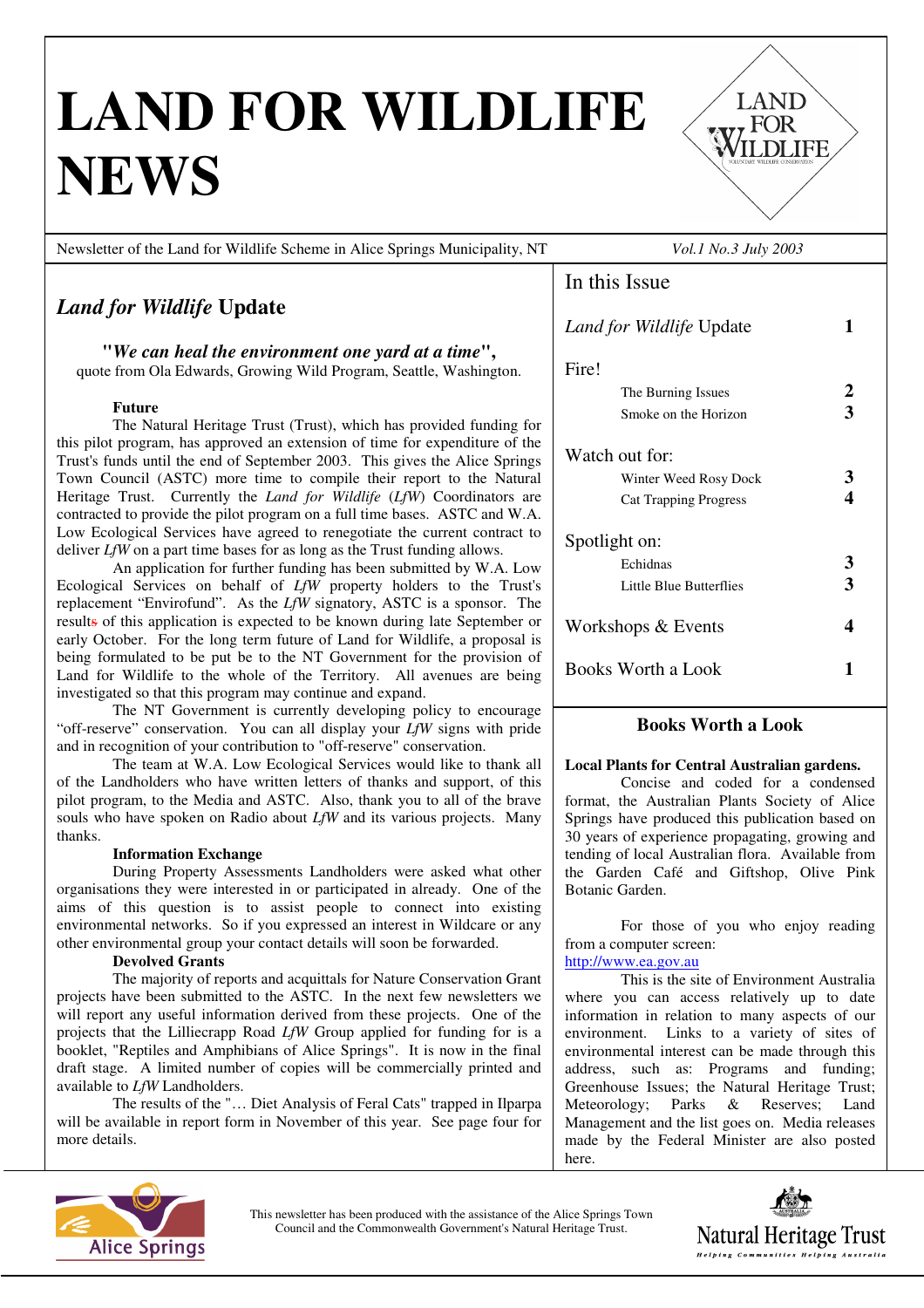# **The Burning Issues.**

Fire is a dynamic tool that can be corralled within a prepared area to reduce fuel loads within sections of a property.



Although this element can be used as tool it can also quickly take on a life of its own, jumping breaks and escaping what appears to be a contained situation, becoming an uncontrolled wildfire.

Any person lighting fires without or contravening the conditions of a Permit can receive relatively large penalties from the Fire and Rescue Service. However, a potential financial penalty is negligible compared to the potential loss of property or life that could result from an uncontrolled wildfire.

This being the case, before you touch a flame to that tussock of Buffel, it is in your best interests (and legal requirements) to obtain a Permit and follow the conditions that apply to the issuing of that Permit. The Fire and Rescue Service have years of experience in handling fires in the safest possible manner and will be able to advise you of what preparation is required before a Permit would be issued.

#### **Permits**

To obtain a permit to light a fire, apply in person to the Fire and Rescue Service at the Alice Springs Fire Station on Telegraph Terrace. You'll need to supply the following information: the time, date and location of the intended fire (bon fires included).

All Station Officers, Acting Station Officers or the Captain of the Volunteer Unit can issue permits. Before they are issued, the Fire and Rescue Service will undertake a site inspection. This may result in further preparation for the burn and another inspection before the Fire and Rescue Service are satisfied that a fire could occur within the proposed area and be of minimal risk of becoming an uncontrolled wildfire.

Each permit will have conditions under which the fire can occur and will be specific to each fire applied for. Part of these conditions would include maximum wind, neighbours and authorities to notified, the time limits for burning as well as the place and date. Other conditions may be specified so read each Permit carefully.

#### **Preparation**

Creating firebreaks of four metre width around the area where the fire would be is a minimum requirement as well as ensuring that the property firebreaks are well maintained. Having identified the priority areas to protect as well as having thought through an evacuation plan, should a burn become an uncontrolled wildfire, can help

you identify possible hazards and reduce the risks of a fire burning beyond the desired area.

Thoroughly brief the people assisting you as to what will happen when and who is responsible for each task. Identifying who has First Aid knowledge and where the list of emergency contact numbers are would be useful.

Check your wardrobe! No I'm not being funny and yes, this may be an excuse to go shopping. Natural fibres have a lower flammability rate than synthetics. Leather gloves and boots may heat up but they're not going to melt onto your body. Same goes for cotton, ramie, jute, linen and wool. Natural fibre socks and sock protectors (gaiters) are worth mentioning. The final piece of protection is Sun block, this will assist in protecting your uncovered skin from the radiant heat of the fire.

Drink plenty of water prior to, during and following your burn.

Following the on site inspection with the Fire and Rescue Service, follow through on all of the recommendations that have been made.

#### **Penalties**

The Northern Territory of Australia Fire and Emergency Act and the Regulations clearly and simply state what the responsibilities and penalties are in relation fires. Copies of the Act and Regulations can be downloaded from the Internet or are available form the Alice Springs Town Council Public Library.

Here are some direct quotes from the Regulations of offences and penalties: … fail to attempt to extinguish unlawful fire - \$100.00; light a fire on rural lot without permit - \$300.00; fail to install fire break - \$300.00; allow combustible material to accumulate on land - \$300.00 and under the Act, it is possible for the penalty: in the case of an individual - \$10,000 or imprisonment for 2 years.

A bit of thought before the match is struck can save money, homes and lives.



Ref:

**The Northern Territory of Australia Fire and Emergency Act**, 1 December 2000. Pers. Comm. **Training Officer, Alice Springs Fire Station.**

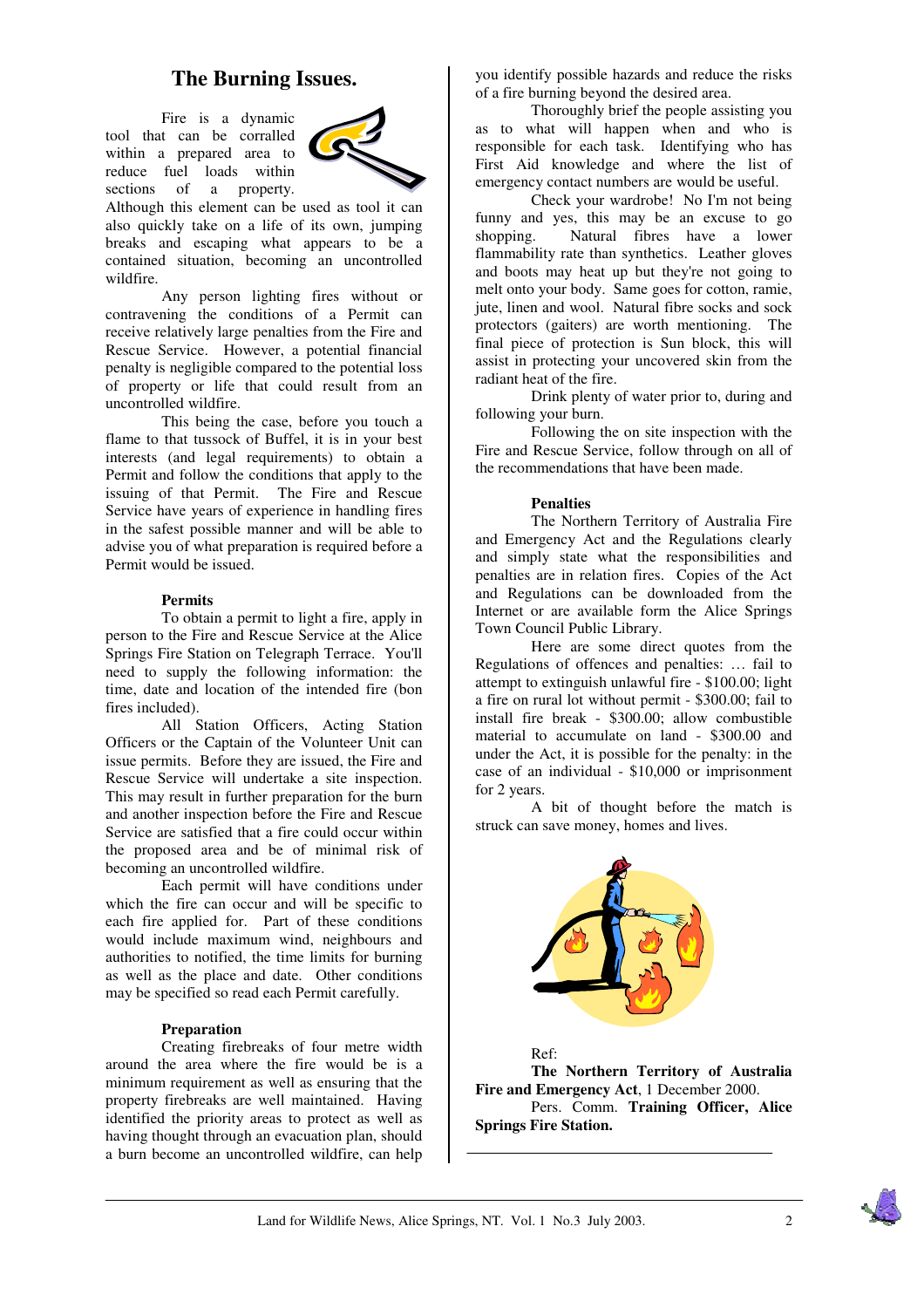

# **Little Blue Butterfly or Double Spotted Lineblue**

This is a very small and nationally common butterfly, *Nacaduba biocellata biocellata*, with a wingspan of up to 2cm.

Large populations of these tiny butterflies occasionally appear to erupt from the ground due to their ground hugging flight at the bases of Mulgas (*Acacia aneura*) and Witchetty Bushes (*Acacia kempeana*), which are food sources.

Although the yellow larvae feed on the buds of Mulgas and Witchettys it is uncertain whether the eggs are laid on the branches or in the leaf litter.

**Compiled from notes supplied by Parks & Wildlife Service NT** 

## **Winter Weed Rosy Dock**

This is the time of year for the germination of introduced **Rosy Dock** (*Acetosa vesicaria*). It is also commonly referred to as: Ruby Dock, Wild Hops and Afghan Lettuce.

Rosy Dock is an erect, annual herb, usually under 1m in height. Stems are tough but hollow with succulent heart shaped leaves. The flowers/fruit are bright pink or red with an inflated appearance. Young seedlings can be identified by two or three large fleshy, heart shaped, dark green leaves poking out of the soil surface.



Native to dry regions of the eastern Mediterranean, the similar conditions in central Australia assist the plant to thrive here. Rosy Dock is most likely to be found on rocky hills and disturbed sites including around erosion gullies, house sites and gravel road verges. Rosy Dock has also successfully spread into sandy river systems such as the Todd River.

*Acetosa vesicaria* tends to germinate in the cooler months especially with the help of rain. If you have Rosy Dock on your property it is a good idea to get stuck into it before it becomes a mature plant and drops seed. It can easily be removed by hand pulling. Killing by spraying with glyphosphate is another alternative although an integrated approach to any weed management is recommended to reduce the development of poison resistant weeds.

The seeds are very light and easily transported by both wind and water so it is worth collecting the seed heads before spraying/weeding to reduce the amount of seed available to start the next generation. Rosy Dock can have a sparse distribution, so if you begin control early it can take a small effort to monitor and maintain a Rosy Dock free area.

#### Ref:

**Albrecht D. & Rogers L. (1999)** *Weeds of the Tanami.* For Normandy NFM Limited in cooperation with the Alice Springs Herbarium.

**Auld B. & Medd R. (1987)** Weeds –*An Illustrated Botanical Guide to the Weeds of Australia.* Inkata Press, Melbourne.

# **Smoke on the Horizon**

A Fire Management Plan is being developed for the town of Alice Springs. The Plan concentrates on preventative action, in particular establishing and maintaining a network of firebreaks. You may have noticed some controlled burning just to the west of Larapinta, or some whipper-snippering activity behind houses which back onto inaccessible rocky country.

The Department of Infrastructure Planning and Environment, which manages Crown Land, is working with the Bushfires Council NT and the Alice Springs Town Fire Brigade to plan and create the firebreaks. Alice Springs Town Council, the Telegraph Station and The Alice Springs Desert Park are some of the other organisations involved with fire prevention and firebreaks around Alice Springs.

When completed, the plan will be publicly available for perusal.

**Information Supplied by John Childs, Regional Coordinator, Conservation & Natural Resources, DIPE.** 

#### **Echidnas**

There are two species of Echidna in the world. The Long-beaked Echidna of New Guinea and the Short-beaked Echidna, *Tachyglossus aculeatus*, that occurs in both Australia and Papua New Guinea, in five subspecies.

This unusual mammal has been classified in the Order of Monotremata, along with the Platypus, due to the combination of characteristics of egg laying, possessing a pouch and excreting milk though pores rather than teats.

Mature Echidnas have a diet that consists of ants and termites. Their strong beak and powerful forelimbs enable them to break into the nests while their long sticky tongues are employed to collect supper. A consequence of consuming this diet of insects is a large intake of soil and sand

with meals that results in the cylindrical sandy scats, unique in shape and texture.

Although they are known to occasionally form the diet of Dingoes and Humans there appears to be no

significant predators or threats. When disturbed, an Echidna can quickly bury itself in soil and